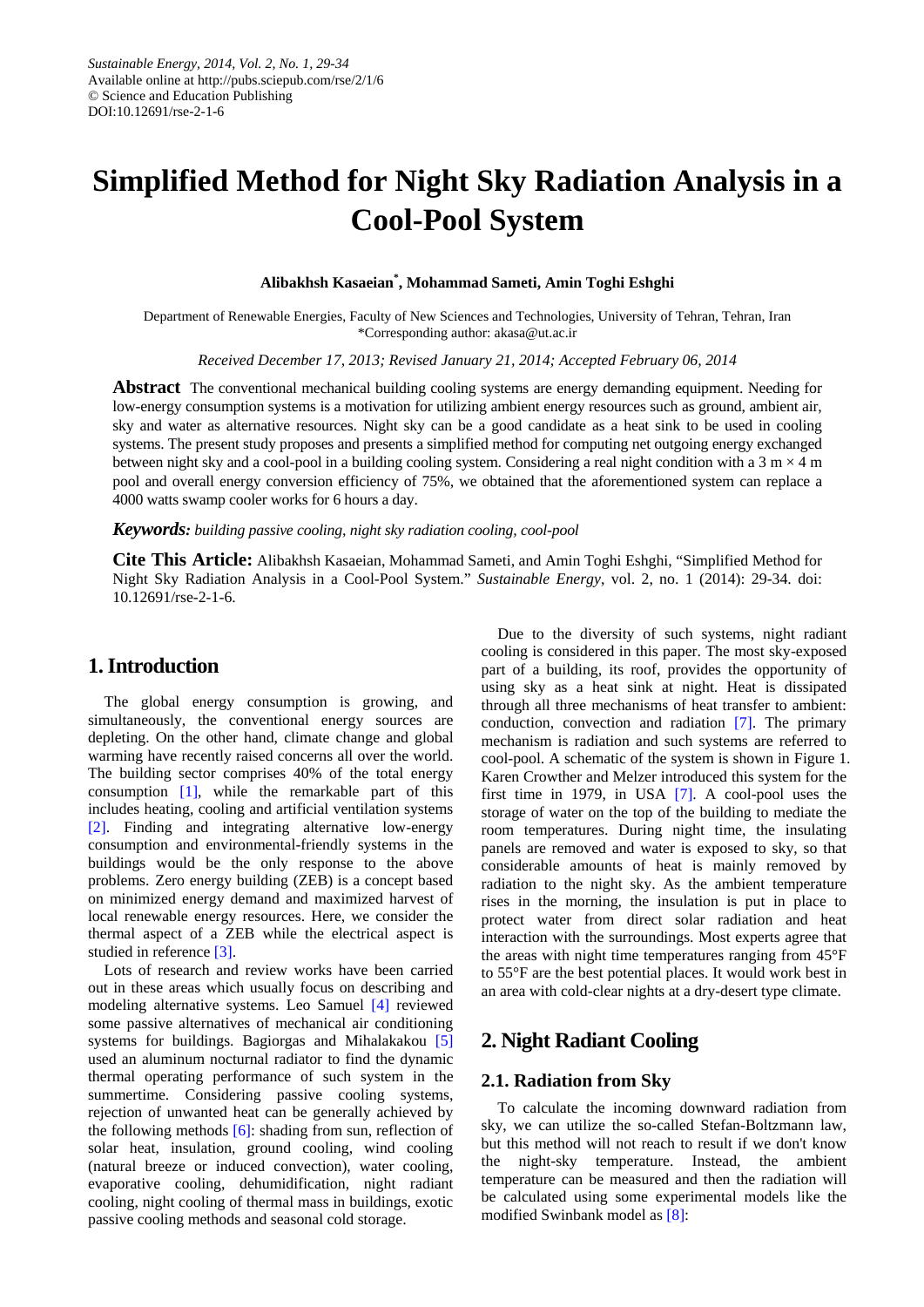$$
\dot{q}_{sky} = \mathcal{G}(1 + kc^2) T_a^{5.852} \varphi^{0.07195} \tag{1}
$$



Figure 1. Cool-pool operation during day (left) and night (right)

where  $\dot{q}_{sky}$ ,  $T_a$  and  $\varphi$  denote the incoming downward sky radiation  $(W/m^2)$ , the ambient absolute temperature (*K*) and the percentage of relative humidity, respectively. Also, the correction factor of  $1+kc^2$  is defined for a cloudy sky. The dimensionless parameters *k* and *c* are used to account the effect of cloud on sky radiation [\(Table](#page-2-0)  [1\)](#page-2-0) and  $\beta$  is a constant equal to  $8.78 \times 10^{-13}$ 

The outgoing radiation from water body can be calculated using the Stefan-Boltzmann law given by Eq. (2).

$$
\dot{Q}_{water} = A\epsilon\sigma T_w^4 \tag{2}
$$

where  $\dot{Q}_{water}$  is the radiated power from cool-pool water, *A* is the surface area  $(m^2)$  and  $T_w$  is the water absolute temperature  $(K)$ ,  $\sigma$  is the Stefan-Boltzmann constant and  $\varepsilon$  is its emissivity. Assuming a suitable value for sky emissivity, Eq. (2) can also be used to determine the night sky temperature. Generally, calculating the sky emissivity is important because of its application in radiation cooling as well as determining solar collector losses [\[9\].](#page-5-8) In some literatures, some methods have been investigated to correspond sky emissivity with other important parameters such as dew point [\[7,8\],](#page-5-6) but in the present work, we assume  $\varepsilon_{sky}$  to be 0.74. The sky emissivity  $(\varepsilon_{sky})$  is defined in a way, so that Eq. (1) can be rewritten in the following form [\[10\]:](#page-5-9)

$$
\dot{q}_{sky} = \varepsilon_{sky}\sigma T_a^4 \tag{3}
$$

where  $T_a$  is the ambient absolute radiative temperature. It means that sky acts as a gray body with the absolute temperature equal to ambient and apparent emissivity of  $\varepsilon_{sky}$ . According to the following equation, we conclude that  $\varepsilon_{sky}$  can be found by [\[10\]:](#page-5-9)

$$
\varepsilon_{sky} = \left(\frac{T_s}{T_a}\right)^4 \tag{4}
$$

Here,  $\dot{q}_{sky}$  is measured using a pyrgeometer then, by dividing the data by  $\sigma T_a^4$ , the sky emissivity can be expressed by fitting a curve usually with least square lines [\[11\].](#page-5-10) The net rate of energy loss  $\dot{Q}_{net}(W)$  from water body with area *A* can be computed using Eq. (5), where

 $Q_{sky}$  is the downward radiation power on the surface with area *A*.

$$
\dot{Q}_{net} = \dot{Q}_{water} - \dot{Q}_{sky}
$$
 (5)

#### **2.2. Radiation Cooling Time**

For a case with just outgoing radiation from an object assuming no work done, the total energy loss or gain can be expressed by:

$$
\dot{E} = \dot{Q}_{out} = A\varepsilon \sigma T^4 \tag{6}
$$

Where, *E* is the internal energy. If a pure translational kinetic energy theory can be utilized, according to the equipartition of energy, the object's energy will be described as:

$$
E = \frac{3}{2}kNT = \frac{3kmN_A}{2M}T\tag{7}
$$

where  $k = 1.38 \times 10^{-23} m^2 kg s^{-2} T^{-1}$  is the Boltzmann constant, *N* is the number of mole,  $N_A = 6.02 \times 10^{23}$  is the Avogadro's number and *m* and *M* are mass and molar mass, respectively. By substituting Eq. (6) in Eq. (7), we obtain the required cooling time ∆*t* in order to reach the final temperature  $T_f$  from the initial temperature  $T_i$  as:

$$
\Delta t = \frac{mN_A k}{2M \varepsilon \sigma A} \left( \frac{1}{T_f^3} - \frac{1}{T_i^3} \right)
$$
 (8)

Luciuk  $[12]$  utilized Eqs. (7) and (8) using a scale of  $Q_{out}$ *net Q* ż  $\frac{\partial \phi_{out}}{\partial n}$  to find the real required cooling time for an object exposed to night sky. But our present work shows that the specific heat wasn't considered in his research. For example, aluminum has a specific heat *C* of 900 *J kg K*.

[\[13\]](#page-5-12) at 300 *K*, but using the above method shows an apparent specific heat of 460  $J/kg$ . K with the defining of  $E = mCT$ . The main reason is the allocating of one equal average kinetic energy to all of the body particles.

Assuming internal energy of a liquid or solid to be the product of mass *m*, specific heat *C* and temperature *T*, we obtain the exact governing differential equation for water temperature using Eq. (5) and Eq. (6).

$$
mC\frac{dT}{dt} = -A\varepsilon\sigma T^4 + A\dot{q}_{sky}
$$
 (9)

where  $\dot{q}_{sky}$  is a function of time. But, for a period of time with constant ambient temperature,  $\dot{q}_{sky}$  is constant and the nonlinear differential Eq. (9) can be solved analytically by separating variables method. The final answer is:

$$
\Delta t = \frac{a}{4b^3} \left[ \ln \left[ \frac{|T_i - b|(T_f + b)}{|T_f - b|(T_i + b)} \right] + 2 \tan^{-1} \left( \frac{T_f}{b} \right) - 2 \tan^{-1} \left( \frac{T_i}{b} \right) \right]
$$
  
(10)

where  $T_i$  and  $T_f$  are the initial and final temperatures of water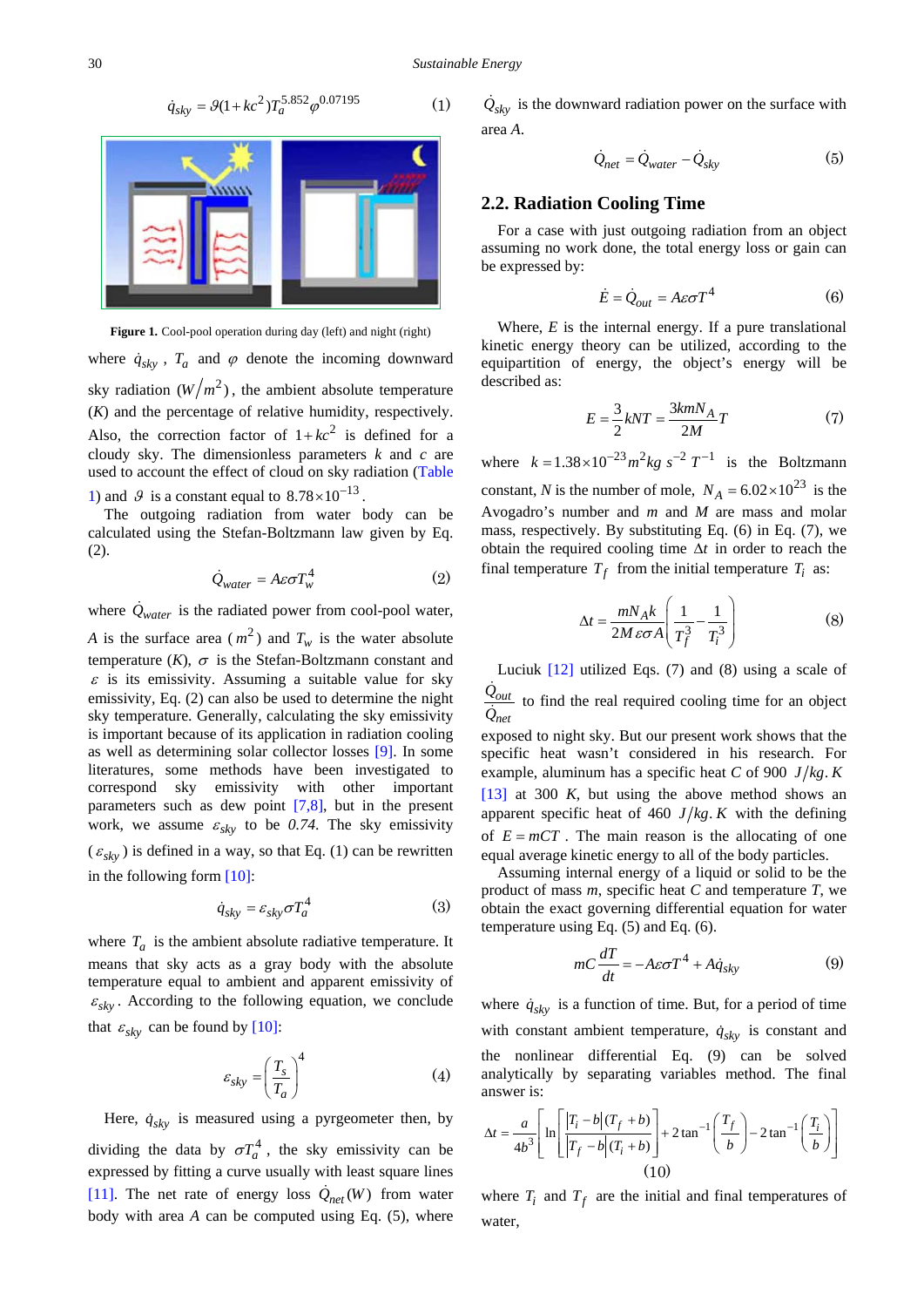$$
a = \frac{mC}{A\varepsilon\sigma} \tag{11a}
$$

and

$$
b = \left(\frac{\dot{q}_{sky}}{\varepsilon \sigma}\right)^{\frac{1}{4}}
$$
 (11b)

The emissivity of water in Eqs. (11 a, b) is 0.95 [\[13\].](#page-5-12) The required cooling time is a strong function of mass and specific heat. The mass of water used in the cooling system can be found, if the cooling load is known.

**Table 1. Values of parameters** *c* **and** *k* **in the modified Swinbank sky radiation model**

<span id="page-2-0"></span>

| no cloud (clear<br>sky) |   | overcast sky                                |                        |                             |  |  |
|-------------------------|---|---------------------------------------------|------------------------|-----------------------------|--|--|
|                         |   | hight<2km                                   | $2km$ < hight < 5 $km$ | 5km <hight< th=""></hight<> |  |  |
|                         |   | 0.34                                        | 0.18                   | 0.06                        |  |  |
|                         | 0 | variable from 0 to 1 depending on the cloud |                        |                             |  |  |
|                         |   |                                             | coverage               |                             |  |  |

#### **3. Results**

Figure 2 and Figure 3 show the variations of  $\dot{q}_{sky}$  with ambient temperature and relative humidity for clear sky.

Considering Figure 2 and Figure 3, we obtain that  $\dot{q}_{sky}$ 

is a linear function of ambient temperature and relative humidity. In Figure 2,  $\dot{q}_{sky}$  shows a linear trend with

temperature at constant relative humidity; while Figure 3 demonstrates the linear trend of incoming sky radiation with relative humidity at constant ambient temperature (for  $\varphi > 20$ , the difference between the line and the curve

is less than 1  $W/m^2$ ). The linear behaviors are extracted as the following equations.

$$
\dot{q}^{\varphi}_{clear\;sky} = \alpha_1 T + \beta_1 \tag{12}
$$

$$
\dot{q}_{clear\;sky}^T = \alpha_2 \varphi + \beta_2 \tag{13}
$$



**Figure 2.** Variation of night sky radiation with ambient temperature and different relative humidity



**Figure 3.** Variation of night sky radiation with relative humidity and different ambient temperatures

or

where the superscript denotes constant variables. Then the total energy received from sky per unit area,  $q_{clear\,sky}$ , during period ∆*t* can be theatrically calculated as below when the ambient temperature and relative humidity change from  $T_1$  to  $T_2$  and  $\varphi_1$  to  $\varphi_2$ , respectively.

$$
q_{clear\;sky} \approx \int_{t_1}^{t_2} \dot{q}^{\varphi}_{clear\;sky} dt \approx \int_{t_1}^{t_2} \dot{q}^T_{clear\;sky} dt \qquad (14)
$$

 $q_{clear\,sky} \approx \int_{t_1}^{t_2} (\overline{\alpha_1}T + \overline{\beta_1}) dt \approx \int_{t_1}^{t_2} (\overline{\alpha_2}\varphi + \overline{\beta_2}) dt$  (15)

where  $\overline{\alpha}_i$  and  $\overline{\beta}_i$  are the averages of slope and verticalaxis intersect of the lines, respectively, at the end points or midpoints according to their variation with time. Now we should decide choosing between the first or the latter integrals. The calculation is continued using the first one,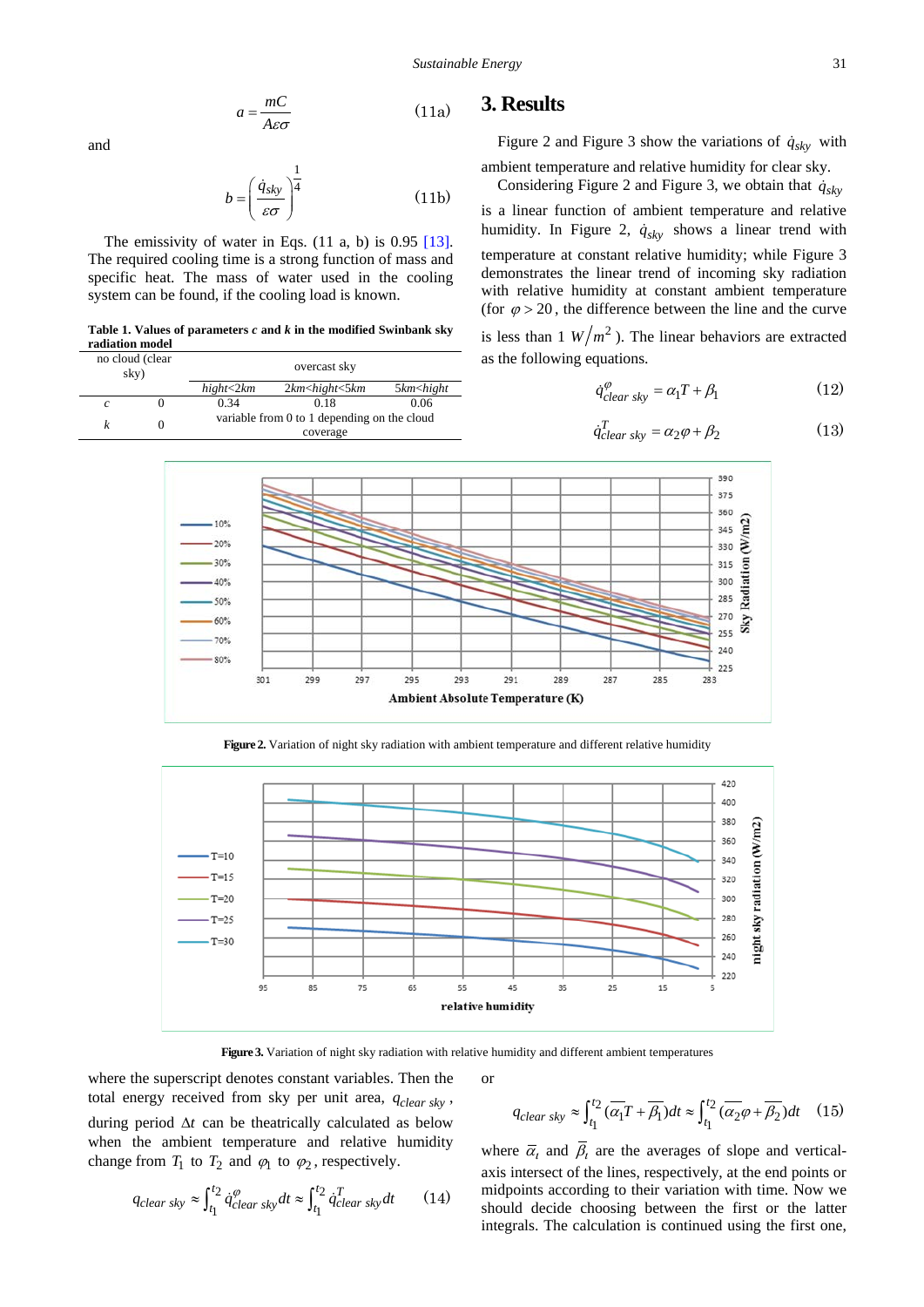because the function behavior is really more similar to straight line than the latter. Another reason appears when we use differential of temperature, instead of time. So, the following correlation may be achieved.

$$
q_{clear\;sky} \approx \int_{T_1}^{T_2} \frac{(\overline{\alpha_1}T + \overline{\beta_1})}{\frac{dT}{dt}} dT \tag{16a}
$$

Assuming linear change of *T* with *t*, we have:

$$
q_{clear\;sky} \approx (\overline{\alpha_1}\overline{T} + \overline{\beta_1})\Delta t \tag{16b}
$$

Where,  $\overline{T}$  is the mean temperature during night time. As the following real example shows, the variation of temperature during night can be considered linear but it is not true about relative humidity. So, the integral can be calculated with good approximation. For the surface area of *A*, we use the following relation.

$$
Q_{clear\;sky} = (\alpha_1 \overline{T} + \beta_1) A \Delta t \tag{17}
$$

The values of  $\alpha_1$ ,  $\beta_1$ ,  $\alpha_2$  and  $\beta_2$  can be found in [Table 2](#page-3-0) and [Table 3.](#page-3-1) The numbers are generated using the least mean squares line method.

<span id="page-3-0"></span>

| Table 2. Values of $\alpha_1$ and $\beta_1$ in Eq. (15) and Eq. (16) |        |        |        |        |        |        |        |        |
|----------------------------------------------------------------------|--------|--------|--------|--------|--------|--------|--------|--------|
| $\varphi$                                                            | 10     | 12     | 14     | 16     | 18     | 20     | 22     | 24     |
| $\alpha_1$                                                           | 5.5682 | 5.6417 | 5.7047 | 5.7597 | 5.8087 | 5.8529 | 5.8932 | 5.9302 |
| $-\beta_1$                                                           | 1347.1 | 1364.9 | 1380.2 | 1393.5 | 1405.3 | 1416.0 | 1425.8 | 1434.7 |
| $\varphi$                                                            | 26     | 28     | 30     | 32     | 34     | 36     | 38     | 40     |
| $\alpha_1$                                                           | 5.9645 | 5.9964 | 6.0269 | 6.0542 | 6.0807 | 6.1058 | 6.1296 | 6.1522 |
| $-\beta_1$                                                           | 1724.0 | 1450.7 | 1458.0 | 1464.7 | 1471.1 | 1477.2 | 1496.0 | 1488.4 |
| $\varphi$                                                            | 42     | 44     | 46     | 48     | 50     | 52     | 54     | 56     |
| $\alpha_1$                                                           | 6.1739 | 6.1946 | 6.2144 | 6.2335 | 6.2518 | 6.2695 | 6.2865 | 6.3030 |
| $-\beta_1$                                                           | 1493.7 | 1498.7 | 1503.5 | 1508.1 | 1512.5 | 1516.8 | 1520.9 | 1524.9 |
| $\varphi$                                                            | 58     | 60     | 62     | 64     | 66     | 68     | 70     | 72     |
| $\alpha_1$                                                           | 6.3189 | 6.3344 | 6.3493 | 6.3639 | 6.3780 | 6.3917 | 6.4050 | 6.4180 |
| $-\beta_1$                                                           | 1528.8 | 1532.5 | 1536.1 | 1539.6 | 1543.1 | 1546.4 | 1549.6 | 1552.7 |
| $\varphi$                                                            | 74     | 76     | 78     | 80     | 82     | 84     | 86     | 88     |
| $\alpha_1$                                                           | 6.4307 | 6.4430 | 6.4551 | 6.4668 | 6.4783 | 6.4896 | 6.5006 | 6.5113 |
| $-\beta_1$                                                           | 1555.8 | 1558.8 | 1561.7 | 1546.6 | 1567.3 | 1570.1 | 1572.7 | 1575.3 |

<span id="page-3-1"></span>

| Table 3. Values of $\alpha_2$ and $\beta_2$ in Eqs. (15) and (16) |         |         |         |         |         |         |         |         |
|-------------------------------------------------------------------|---------|---------|---------|---------|---------|---------|---------|---------|
| $T({}^{\circ}C)$                                                  |         | 10      |         |         |         |         |         |         |
| $\alpha$                                                          | 0.43414 | 0.44322 | 0.42247 | 0.46187 | 0.47144 | 0.48116 | 0.49106 | 0.50112 |
| $-B2$                                                             | 0.43414 | 234.69  | 239.59  | 244.57  | 249.63  | 254.78  | 260.02  | 265.35  |
| $T({}^{\circ}C)$                                                  |         | 18      | 19      | 20      |         |         | 23      | 24      |
| $\alpha$                                                          | 0.51135 | 0.52176 | 0.53234 | 0.54310 | 0.55403 | 0.56516 | 0.57646 | 0.58795 |
| $-\beta$                                                          | 270.76  | 276.28  | 281.88  | 287.58  | 293.37  | 299.26  | 305.24  | 311.33  |

<span id="page-3-2"></span>

| $\bullet$<br>m<br>1 able<br>the considered cooling pool [<br>Specification of |                                            |                              |                           |                          |  |  |
|-------------------------------------------------------------------------------|--------------------------------------------|------------------------------|---------------------------|--------------------------|--|--|
| Water density                                                                 | $\sim$<br>Water <sub>1</sub><br>Emissivity | <b>TTT</b><br>Depth<br>∕ater | Length<br>-ool-*<br>-nool | Width<br>-pool<br>-lool- |  |  |
| 990 $k$ g/m                                                                   | 0.98                                       | $\Omega$<br>30 mm            | · m                       | 5 m                      |  |  |

<span id="page-3-3"></span>**Table 5. Required data and radiated energy for the 1st day of August 2013 in Isfahan, Iran** Time Temperature Dew Point Relative Humidity 30-min Radiation (*kJ/m<sup>2</sup>*) 12 AM  $31.0^{\circ}\text{C}$   $4.0^{\circ}\text{C}$  18% 658.96 12:30 AM  $31.0^{\circ}$ C  $4.0^{\circ}$ C  $18\%$  658.96 1:00 AM  $31.0^{\circ}$ C  $4.0^{\circ}$ C  $18\%$  658.96

| 1:30 AM           | $31.0^{\circ}$ C | $6.0^{\circ}$ C | 21% | 666.31 |
|-------------------|------------------|-----------------|-----|--------|
| 2:00 AM           | $30.0$ °C        | $5.0^{\circ}$ C | 20% | 651.29 |
| $2:30$ AM         | $29.0^{\circ}$ C | $6.0^{\circ}$ C | 23% | 645.27 |
| 3:00 AM           | $29.0^{\circ}$ C | $6.0^{\circ}$ C | 23% | 645.27 |
| $3:30$ AM         | $28.0^{\circ}$ C | $9.0^{\circ}$ C | 30% | 645.08 |
| 4:00 AM           | $28.0^{\circ}$ C | $10.0$ °C       | 32% | 648.08 |
| $4:30 \text{ AM}$ | $28.0^{\circ}$ C | $10^{\circ}$ C  | 23% | 632.86 |
| 5:00 AM           | $28.0^{\circ}$ C | $10.0\degree$ C | 32% | 648.08 |
| 5:30 AM           | $28.0^{\circ}$ C | $9.0^{\circ}$ C | 30% | 645.08 |
| 6:00 AM           | $26.0^{\circ}$ C | $9.0^{\circ}$ C | 34% | 626.01 |
| 6:30 AM           | $25.0^{\circ}$ C | $9.0^{\circ}$ C | 36% | 616.39 |
| 7:00 AM           | $26.0^{\circ}$ C | $8.0^{\circ}$ C | 32% | 623.29 |
| $7:30 \text{ AM}$ | $25.0^{\circ}$ C | $7.0^{\circ}$ C | 32% | 611.18 |

The coefficients listed in [Table 2](#page-3-0) and [Table 3](#page-3-1) are used to measure the clear sky radiation. The correction factor of  $1+kc^2$  should then be introduced to the final result. To calculate the night sky radiation cooling potential, the following steps shall be taken:

- Preparing a datasheet of hourly ambient temperature, relative humidity and cloudiness degree.
- Finding the mean temperature as well as the coefficients of Eq. (15) using [Table 2](#page-3-0) and [Table 3](#page-3-1) based on the most occurred relative humidity.
- Calculating the total radiation energy on the surface, using Eq. (16).
- Correcting the total radiation energy by introducing the cloudiness degree, using [Table 1.](#page-2-0)
- Using Eqs. (10) and (11) to find the required time or temperature.

In [Table 4,](#page-3-2) the first three columns show the required meteorological data and radiated energy for the first of August, 2013 (a sample day in summer) in Isfahan, Iran [\[14\].](#page-5-13) We use the above simplified model and compare the results. For  $\varphi = 18$  and  $\varphi = 32$  (two typical relative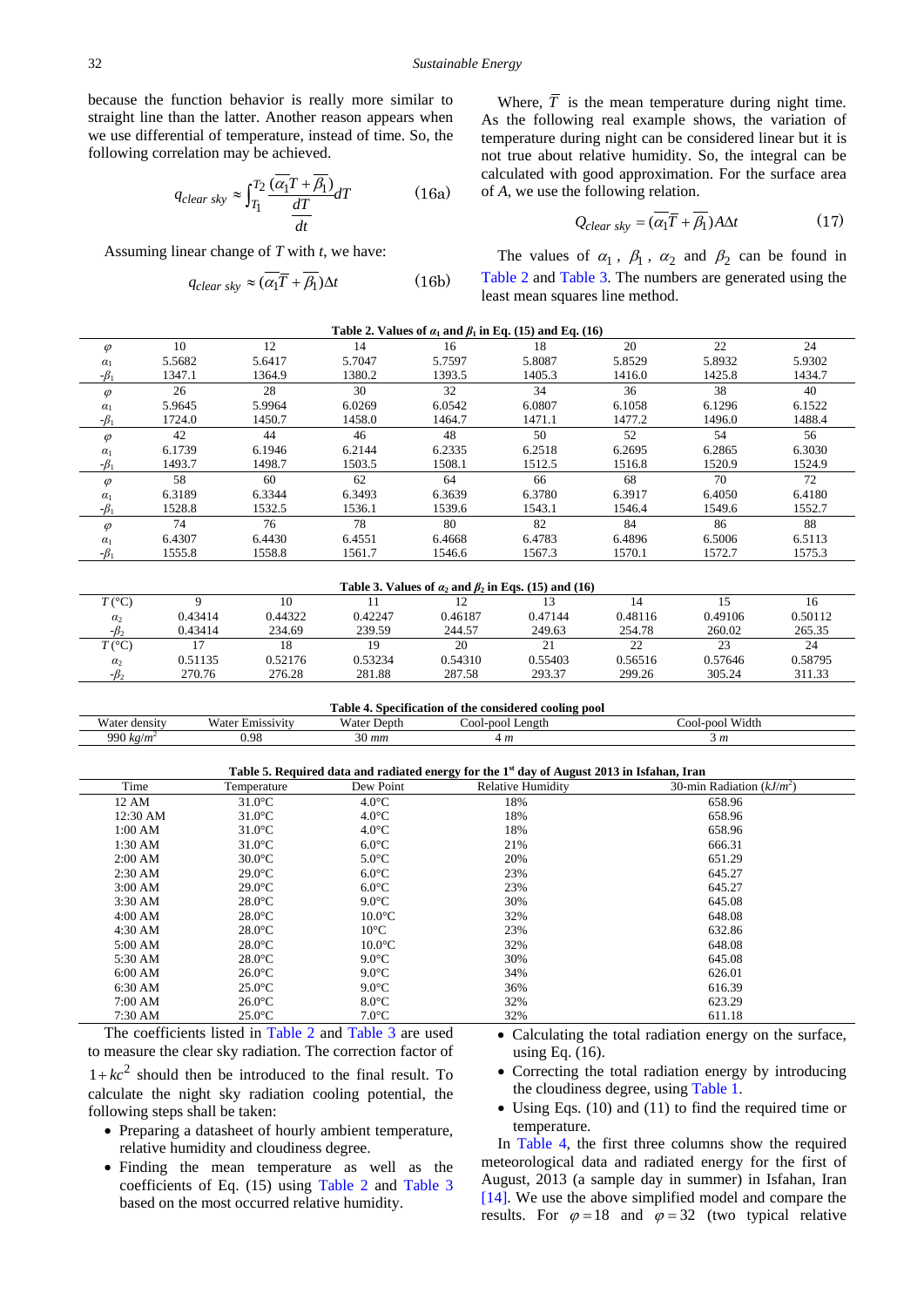humilities), we have  $\alpha_1 = 5.8529$ ,  $\alpha_2 = 6.0542$ ,  $\beta_1 = -1405.3$  and  $\beta_2 = -1464.7$ , hence  $\overline{\alpha}_1 = 5.9536$ ,  $\overline{\beta}_1 = -1435.0$  and  $\overline{T} = 28$ °C is taken as the linear average of  $T_1$  and  $T_2$ . Using Eq. (16), the result is  $q_{clear\,sky} = 10282 \, kJ/m^2$  or equally,  $\dot{q}_{sky} = 380 \, W/m^2$ which is very close to the total radiated energy in [Table 4.](#page-3-2) A cool-pool with the specifications in [Table 5](#page-3-3) is considered in this study. Using Eqs. (10) and (11), it is understood that the required time to reach the water temperature from  $T_i = 25^{\circ}\text{C}$  to  $T_f = 8^{\circ}\text{C}$  is nearly 7 hours, which is less than the available time (7 hours and 30 minutes).

A conventional 4000 *W* room cooler which works for 6 hours a day, consumes 86400 *kJ* of electricity. Our calculated cool-pool system with dimensions of  $3 m \times 4 m$ has an ideal cooling capacity *L* of about

$$
L = Aq_{clear\;sky} = 12 \times 10282 = 120000kJ \tag{18}
$$

which seems that compensate all the day cooling demands. Figure 4, based on Eq. (10), shows the temperature variation with time using the aforementioned model. Because we used the mean radiation value, the required time will be more but still less than the available night time.



**Figure 4.** Variation of cool-pool water temperature with time

## **4. Conclusions**

A simplified model was developed with good accuracy to calculate the night sky radiation. Also, a step-by-step procedure was proposed to use the model. An example was solved to show that the system can be a real alternative for a small building. The system is best suited with the desert-type climate. The real example has shown that such system can be an alternative to the conventional air cooling systems for houses and apartments. A 12  $m^2$ cool-pool in Isfahan (a city in Iran) with 75% efficiency can replace a 4 *kW* swamp cooler which is widely used during summer in hot and dry provinces in Iran.

The passive cooling system described in this paper does not actually have a separate storage medium. A storage medium is an essential part of a renewable system owing to its intermittent nature. It is recommended to use a phase change material (PCM) medium in the building envelop so that it is cooled by the chilled water in the pool. In this way, the reliability of the system will increase, whereas its efficiency will decrease due to the use of a new heat exchanger. It is recommended that the thermodynamic behavior of the aforementioned system would be simulated and compared with Crowther and Melzer design.

### **Nomenclature**

 $\alpha$  : Slope of a line

- β : *y*-axis intersect of a line
- *a b*, : Constants in ∆*t* formula
- *T* : Absolute temperature
- *Ta* : Ambient absolute temperature
- *Tw* : Water absolute Temperature
- *Ts* : Sky absolute Temperature
- *Ti* : Initial absolute temperature of water
- $T_f$ : Final absolute temperature of water
- *sky q* : Downward sky energy in ∆*t* per unit area
- $\dot{q}_{sky}$ : Incoming sky radiation per unit area
- *Qsky* : Incoming sky radiation energy during ∆*t*
- $Q_{sky}$ : Incoming sky radiation

 $\dot{Q}_{water}$ : Radiated power from cool-pool water

- $\dot{Q}_{out}$ : Outgoing radiation
- $\dot{Q}_{net}$ : Net rate of the energy loss
- $\varphi$ : Percentage of relative humidity
- *k c*, : Dimensionless parameter in Swinbank model
- *A* : Surface Area
- $\varepsilon$  : Emissivity
- $\varepsilon_{\rm s}$ : Sky emissivity
- <sup>σ</sup> : Stephan-Boltzmann constant
- *N* : Number of mole
- *NA* : Avogadro's number